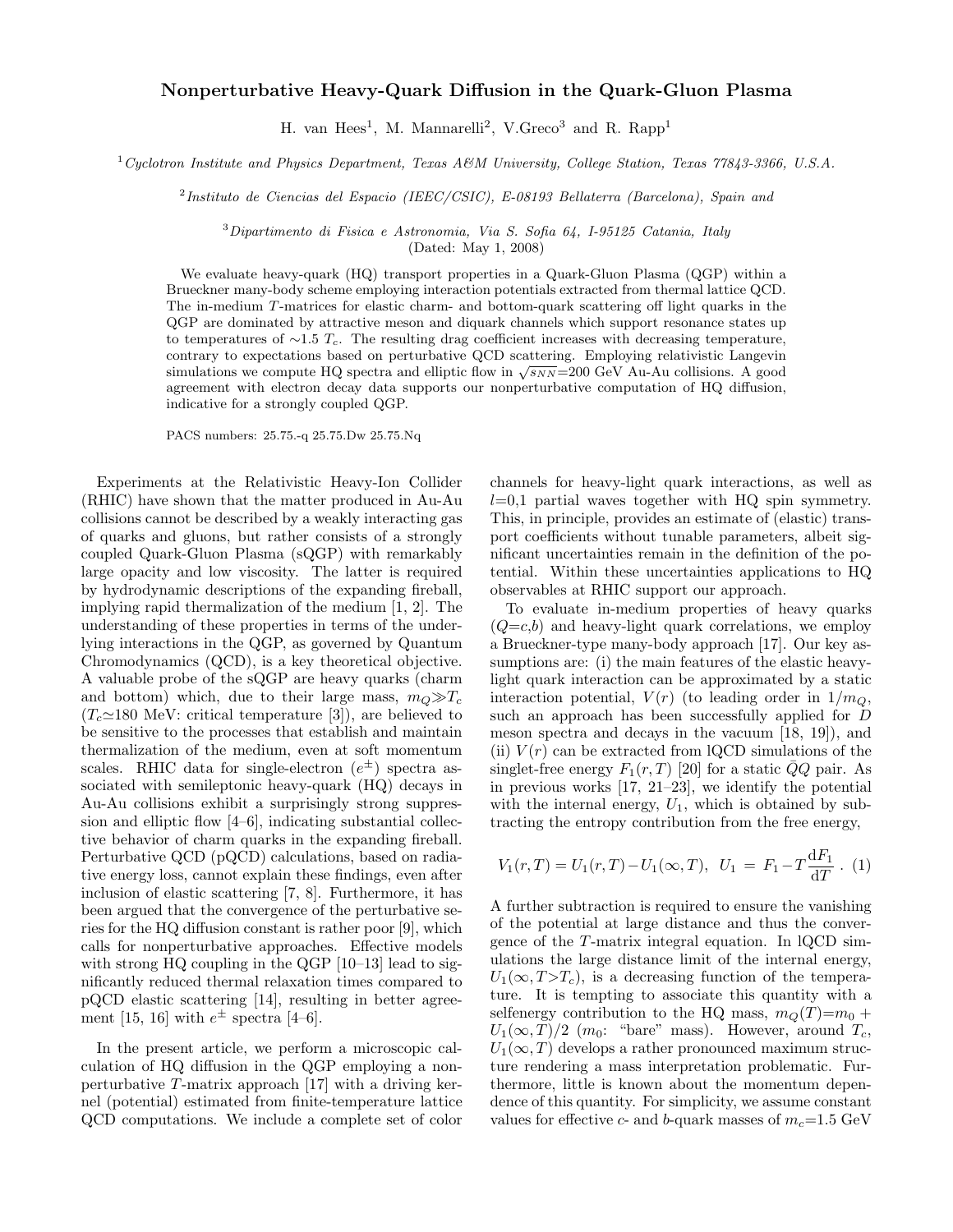and  $m_b=4.5$  GeV (the difference to the current mass is mainly attributed to perturbative contributions).

In addition to the color-singlet (meson) channel, we consider HQ interactions in the color-octet  $Q\bar{q}$ , as well as in antitriplet and sextet  $Qq$  (diquark) channels. For the corresponding potentials we adopt Casimir scaling according to leading-order (LO) perturbation theory,  $V_8 =$  $-\frac{1}{8}V_1, V_{\overline{3}} = \frac{1}{2}V_1, V_6 = -\frac{1}{4}V_1$ , which is also supported by  $lQCD$  calculations of the finite-T HQ free energy [24, 25].

The largest uncertainty in our calculations resides in the definition and extraction of the potential. While the identification with the internal energy (rather than the free energy) may be considered as an upper limit, the variations between different lQCD calculations and pertinent parametrizations to numerically evaluate the entropy term in Eq. (1), are appreciable. We have adopted 3 different potentials, based on parametrizations of  $F_1(r, T)$  in Refs. [22]=[Wo], [21]=[SZ] and [17]=[MR] for quenched [20], 2-flavor [26] and 3-flavor lQCD [27], respectively. The parametrizations [Wo] and [SZ] are similar to a recent extraction [23] from 3-flavor lQCD [28]. The [MR] potential is deeper than the other two for  $T\lesssim1.6 T_c$  (and consequently gives larger effects), but falls off faster above. The resulting transport coefficients vary by ∼40%. More details will be elaborated in an extended paper [29]; in the following we restrict ourselves to the [Wo] potential. The lQCD-based potentials are implemented into a Brueckner many-body approach for heavy quarks, defined by a system of coupled Bethe-Salpeter (BS) and Dyson equations:

$$
T = K + \int KGT,
$$
\n
$$
\Sigma^{Q} = \Sigma_{g} + \int TS^{q}, \quad S^{Q} = S_{0}^{Q} + S_{0}^{Q} \Sigma^{Q} S^{Q},
$$
\n(3)

with  $T$ : heavy-light quark  $T$ -matrix,  $K$ : interaction kernel, *G*: 2-particle propagator,  $S^{Q,q}$   $(S_0^{Q,q})$ : (free) singleparticle propagators for heavy and light quarks,  $\Sigma^Q$ : HQ selfenergy with contributions from thermal gluons  $(\Sigma_q)$  and the T-matrix part from interactions with thermal light-anti-/quarks. Since we focus on a QGP at zero chemical potential  $(\mu_q=0)$ , all quantities are quarkantiquark symmetric. To close the equations in the quark sector, one needs the corresponding system of equations for the light sector, which has been solved selfconsistently for  $\Sigma_q$  and  $T_{q\bar{q}}$  in Ref. [17]. Here, we augment these results by  $qq$  diquark interactions and implement the quark selfenergies in simplified form with constant real and imaginary parts as an effective quark mass,  $m_q=0.25$  GeV, and width,  $\Gamma_q=0.2$  GeV [17]; variations in these parameters have little impact on the resulting quark selfenergies. The effects from heavy quarks in the heat bath can be safely neglected.

To implement the (static) lQCD-based potential into our Brueckner approach we adopt the following approximations. First, we use a standard reduction scheme [30] to convert the 4-dimensional BS equation into a 3- D Lippmann-Schwinger (LS) equation (other reduc-



FIG. 1: Imaginary part of the in-medium T-matrix for S–wave  $c\bar{q}$  and  $c\bar{q}$  scattering in color-singlet and antitriplet channels, respectively, at two different temperatures. The two-body threshold is at  $E_{\text{thr}}=m_c+m_q=1.75$  GeV.

tions [31] lead to very similar results [17]), thus neglecting virtual particle-antiparticle loops but keeping relativistic kinematics of the quark propagators. This, in turn, enables to identify the reduced kernel  $K$  with the potentials  $V_{1,\bar{3},6,8}$  constructed above, representing a ladder approximation to the T-matrix. As in Refs. [17, 21], we correct the static potentials for a relativistic Breit (current-current) interaction. Azimuthal symmetry and a partial-wave expansion lead to a 1-D LS equation in each color  $(a)$  and angular-momentum  $(l)$  channel  $(E:$ center-of-mass energy of the  $Qq$  system),

$$
T_{a,l}(E;q',q) = V_{a,l}(q',q) + \frac{2}{\pi} \int \mathrm{d}k \, k^2 \, V_{a,l}(q',k) \times G_{Qq}(E;k) T_{a,l}(E;k,q)[1 - f(\omega_k^Q) - f(\omega_k^q)].
$$
\n(4)

 $f(\omega)$  denote Fermi-Dirac distributions and  $\omega_k^i = (m_i^2 +$  $(k^2)^{1/2}$  quasiparticle dispersion laws. We include both S- $(l=0)$  and P-wave  $(l=1)$  channels. The 2-particle propagator in the Thompson scheme [30] reads

$$
G(E; k) = (1/4)/[E - (\omega_k^q + i\Sigma_l^q) - (\omega_k^Q + i\Sigma_l^Q)].
$$
 (5)

Results for the in-medium S-wave T-matrix are illustrated in Fig. 1 for c-quark scattering. The attractive color-singlet and -antitriplet channels are the dominant contributions, supporting resonance structures up to temperatures of  $\sim$ 1.7 $T_c$  and  $\sim$ 1.4 $T_c$ , respectively. Both the repulsive color channels, as well as P-waves, lead to much smaller T-matrices. However, due to larger degeneracies their contribution to the HQ selfenergies and transport coefficients is not negligible.

Next we compute the HQ selfenergies and transport coefficients generated by the nonperturbative heavy-light T-matrices. The HQ selfenergy represented by the second term on the right-hand-side of Eq. (3) is calculated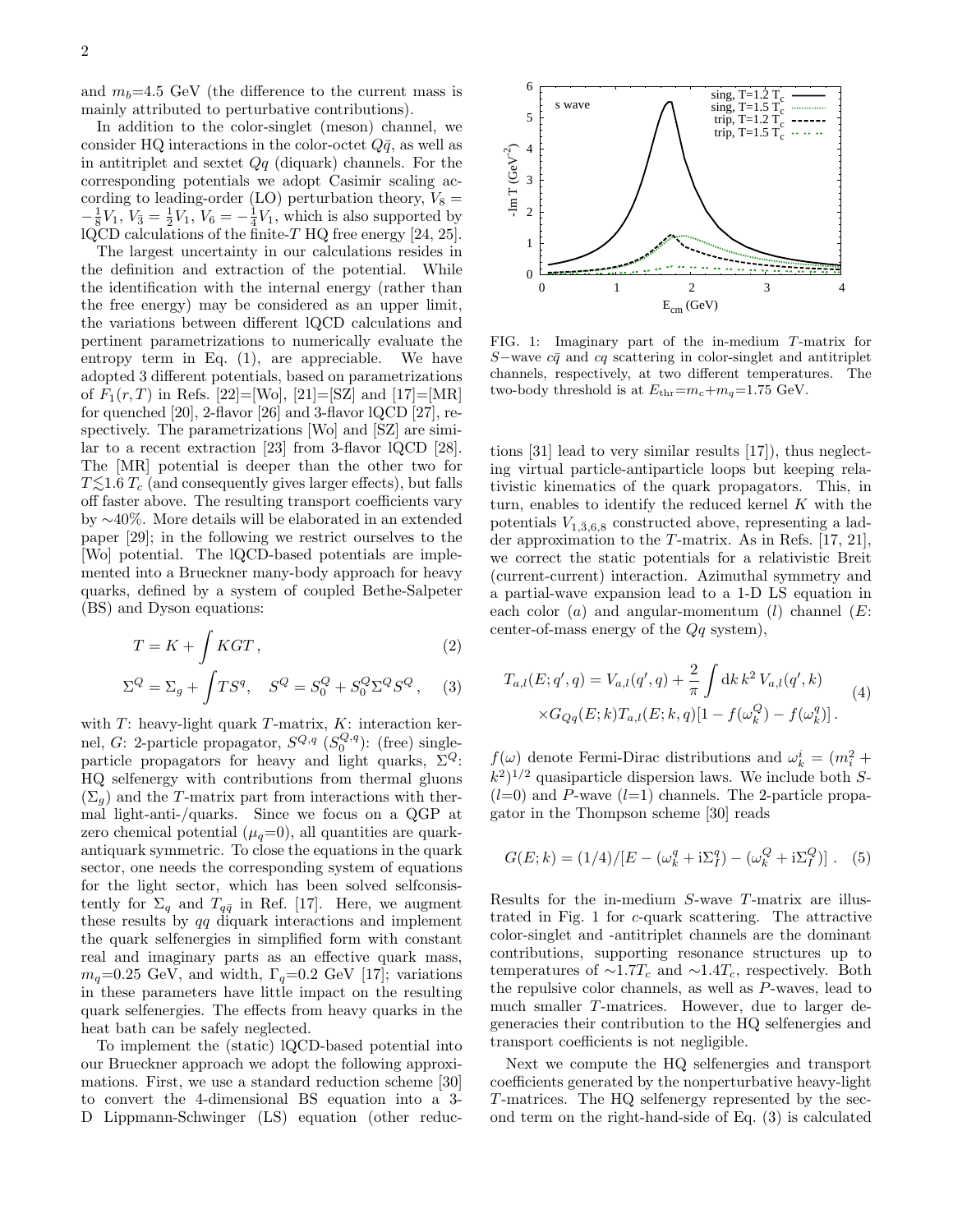

FIG. 2: Real (upper lines) and imaginary (lower lines) parts of the on-shell c-quark selfenergy versus 3-momentum at temperatures  $T=1.1$ , 1.4 and 1.8  $T_c$ .



FIG. 3: Friction coefficients of charm quarks vs. 3-momentum for different temperatures in a QGP, based on our nonperturbative T-matrix approach (upper curves at  $p=0$ ) and on LO pQCD scattering with  $\alpha_s$ =0.4 (lower curves).

within the imaginary-time formalism as

$$
\Sigma_a^Q(z_v; p) = \frac{d_{SI}d_a}{6} \int \frac{\mathrm{d}^3 p'}{(2\pi)^3} (-T)
$$
  
 
$$
\times \sum_{z_{\nu'}} T_a(z_{\nu} + z_{\nu'}; \mathbf{p}, \mathbf{p'}) D_{\bar{q}}(z_{\nu'}, \mathbf{p'})
$$
(6)

 $(z_{\nu}=i\pi(2\nu+1)T$ : fermionic Matsubara frequencies). As implicit in our T-matrix (potential) we assume spin and light-flavor degeneracy of the heavy-light interaction (in line with the free D-meson spectrum [32]), yielding  $d_{SI} = 4(12)N_f$  for  $S(P)$ -waves  $(N_f=2.5$  to account for the smaller strange-quark density). The resulting  $c$ quark selfenergies (Fig. 2) translate into large in-medium widths of around  $\Gamma_c = -2 \text{Im} \Sigma_c \approx 200 \text{ MeV}$  (consistent with our input parameters). The dominant meson and diquark contributions are about equal, while the P-wave amounts to ∼40%. The nonperturbative real parts are small.

We evaluate HQ diffusion in the QGP within a Fokker-

Planck equation for the distribution function,  $f_Q$  [14],

$$
\frac{\partial f_Q}{\partial t} = \frac{\partial}{\partial p_i} (p_i \gamma f_Q) + \frac{\partial^2}{\partial p_i \partial p_j} (B_{ij} f_Q) , \qquad (7)
$$

with momentum and temperature dependent friction  $(\gamma)$ and diffusion  $(B_{ij})$  coefficients. They are calculated as in Ref. [10] using the appropriate relation between the invariant amplitude  $M$  and our in-medium  $T$ -matrix,

$$
\sum |\mathcal{M}|^2 = \frac{64\pi}{s^2} (s - m_q^2 + m_Q^2)^2 (s - m_Q^2 + m_q^2)^2
$$
  
 
$$
\times N_f \sum_a d_a (|T_{a,l=0}(s)|^2 + 3|T_{a,l=1}(s) \cos(\theta_{cm})|^2).
$$
 (8)

The non-perturbative thermal relaxation rates reach up to  $\gamma \approx 1/(7 \text{fm/c})$  at low momenta close to  $T_c$ , a factor of ∼4 larger than elastic pQCD scattering (but comparable to the resonance model of Ref. [10]), cf. Fig. 3. In contrast to other calculations available thus far, the thermalization rate decreases with temperature, due to the dissolving resonances induced by the screening in the lQCD-based potentials. The increase in quark density is overcompensated by the loss of interaction strength. This has important consequences for HQ observables at RHIC, as discussed below. The  $\cos^2(\theta_{\rm cm})$  factor in  $|\mathcal{M}|^2$ reduces the P-wave contribution to  $\gamma$  to ~20% of the S-wave. Combining T-matrix and pQCD contributions, the spatial HQ-diffusion constant at  $p=0$  amounts to  $D_{HQ} = T/(m_c \gamma) \approx 5/2\pi T$  at T=200 MeV, a factor of  $\sim$ 4 smaller than in pQCD, thus corroborating the notion of a strongly coupled QGP at temperatures up to 1.5-2  $T_c$ .

The above calculated transport coefficients (from the T-matrix plus LO pQCD scattering off gluons) are implemented into Langevin simulations of c and b quarks in Au-Au collisions at RHIC using an isentropically expanding QGP fireball [16]. The latter has been constructed to resemble hydrodynamic models, with a bulk elliptic flow of ~5.5% and initial temperature of  $T_0=340$  MeV in semicentral collisions (when using LO pQCD interactions, the resulting HQ spectra are in good agreement with Langevin simulations in an explicit hydrodynamic background [11]). To compare to experimental  $e^{\pm}$  spectra, c and b quarks are hadronized at the end of the QGPhadron gas mixed phase within the coalescence model of Ref. [33] (supplemented by  $\delta$ -function fragmentation and D- and B-meson decays). Note that the resonance correlations in the T-matrix naturally merge into a quarkcoalescence description toward  $T_c$  [34]. Our calculations for the  $e^{\pm}$  nuclear modification factor,  $R_{AA}$  (defined as the ratio of the spectrum in Au-Au collisions to the one in  $p-p$  scaled by the number of binary  $N-N$  collisions), and elliptic flow coefficient,  $v_2$ , show fair agreement with recent RHIC data [5, 6], cf. Fig. 4. Inspection of the time evolution of the c-quark distribution reveals that the suppression in the  $p_T$  spectra (i.e.,  $R_{AA}$ ) is mostly built up in the early stages of the QGP, while most of the  $v_2$  is developed at temperatures close to  $T_c$ . This feature is amplified by the temperature dependence of the transport coefficients in the T-matrix approach, and seems to